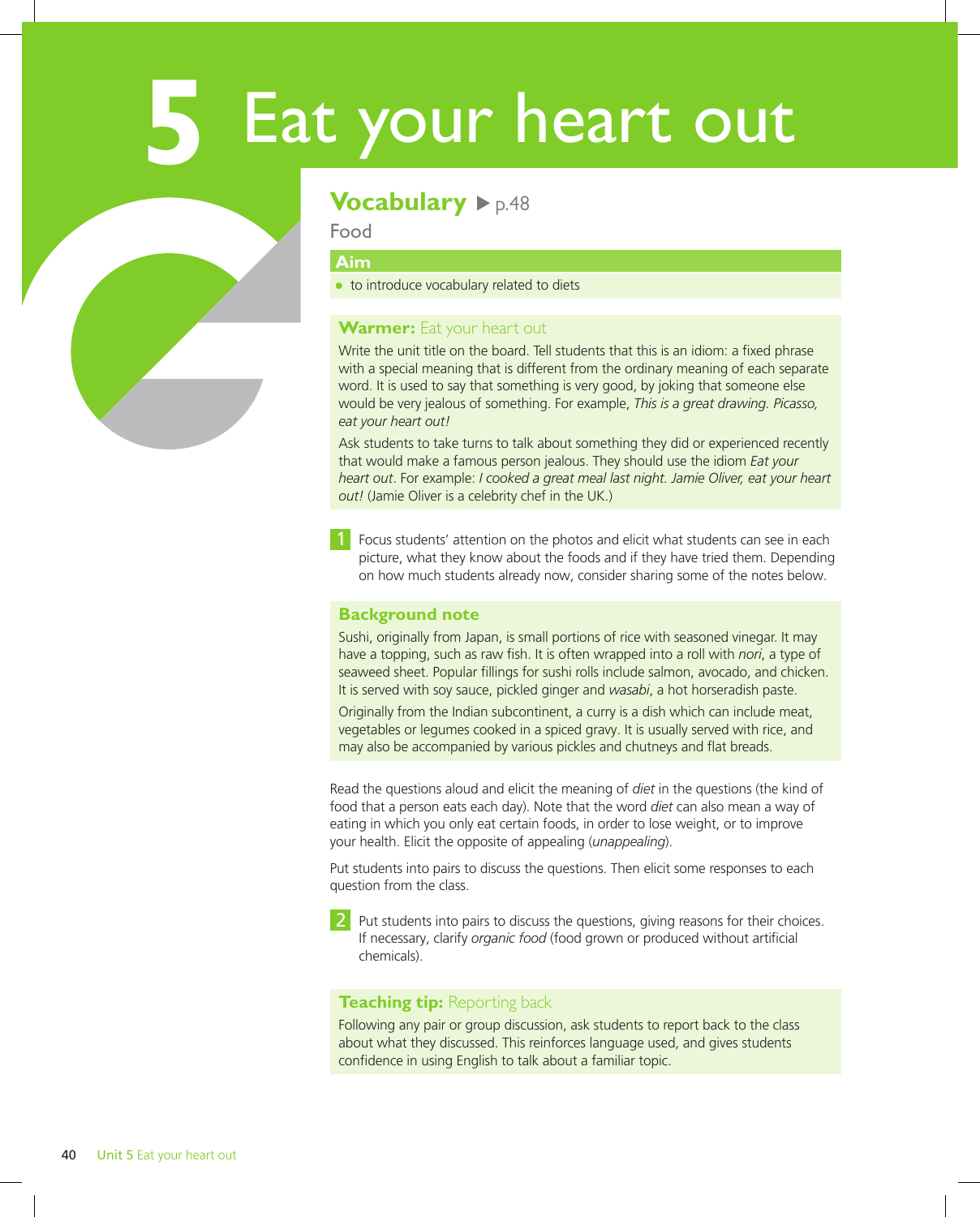- 3 Ask students to complete the phrases, then compare their answers in pairs before you do a class check. Check that students understand the meaning of each phrase. Elicit any other common diets people might have, e.g. *a gluten-free diet, nut-free, low-carb*, etc.
- Students discuss the questions in pairs or small groups. Elicit a few responses.

#### Answers

- 1–2 Students' own answers
- 3 1 fat 2 vegetarian 3 vitamins 4 balanced 5 low 6 free
- 4 Students' own answers

**ADDITIONAL PRACTICE** | **Maximiser** p.34, Vocabulary 1 | **MEL** Unit 5, Vocabulary | **ActiveTeach** Games: Noughts and Crosses; Pelmanism

## **Grammar focus**  $\blacktriangleright$  <sub>p.49</sub>

### **Expressions of quantity**

### **Aim**

- to use expressions of quantity with countable and uncountable nouns
- 5 Elicit what students know about *sumo wrestling* and if necessary share the notes below.

### **Background note**

Sumo wrestling is a Japanese form of wrestling, typically done by men who are very large. The two wrestlers face each other in a ring. Each wrestler tries to make their opponent step out of the ring or make a part of their opponent's body touch the ground.

Write on the board some types of athletes who need to have special diets e.g. *marathon runners*, *gymnasts, rugby players.*  Ask students to discuss in pairs what kind of diet they think each of these athletes would be likely to have and how healthy they are, compared to a sumo wrestler.

- 6 Ask students to select the correct expression(s) of quantity before doing a class check. Ask: *Which fact about sumo wrestlers' diet did you find most interesting or surprising?* Elicit a few responses.
- Students complete the activities in pairs, then compare answers with another pair.

8 Ask students to turn to the Grammar Reference section 1 on page 149 and read through it with the class, checking they understand the main points. Ask students to choose the correct option in each sentence in Exercise 1 and then do a class check.

### Grammar Reference answers

### Exercise 1

1 much 2 a lot of 3 very little 4 hardly any

- 5 a few 6 some 7 a lot of 8 any
- 9 Ask students to discuss the difference in meaning between the examples in pairs, then elicit responses. Read through the Language Tip aloud.

### **Additional activity:** *a few/few, little/very little*

After Activity 9, ask students to write a pair of sentences using either *few*/*a few* or *little*/*a little*, e.g. *A few people want sushi today. Few people want sushi today.* 

Put students into small groups and ask them to take turns sharing their sentences. The other students in the group have to say what the difference in meaning is. Monitor and check that students are able to explain the differences correctly.

10 Model the activity by asking a few questions using the sentences, e.g. *Does the shop sell any cakes? How much cheese is left?* Encourage students to ask each other follow-up questions. With weaker classes, get students to prepare the questions in pairs first and check the questions for accuracy before students ask and answer them in pairs.

### Answers

- 5 Student's own answers
- 6 1 an enormous amount of 2 very few 3 both 4 a little
- 7 1 an enormous amount of / a great deal of a lot of very few / very little – hardly any

a little – a bit of

2 Countable: a lot of, an enormous amount of, very few, hardly any

Uncountable: an enormous amount of, a great deal of, very little, a little, a lot of, hardly any, a bit of

- 9 1 A a few = a small number, 1 B very few = hardly any 2 A a little = a small amount, 2 B very little = hardly any
- 10 Students' own answers

**ADDITIONAL PRACTICE** | **Maximiser** p.34, Grammar 1–2 | **MEL** Unit 5, Grammar | **ActiveTeach** Extra activity: Grammar Focus 1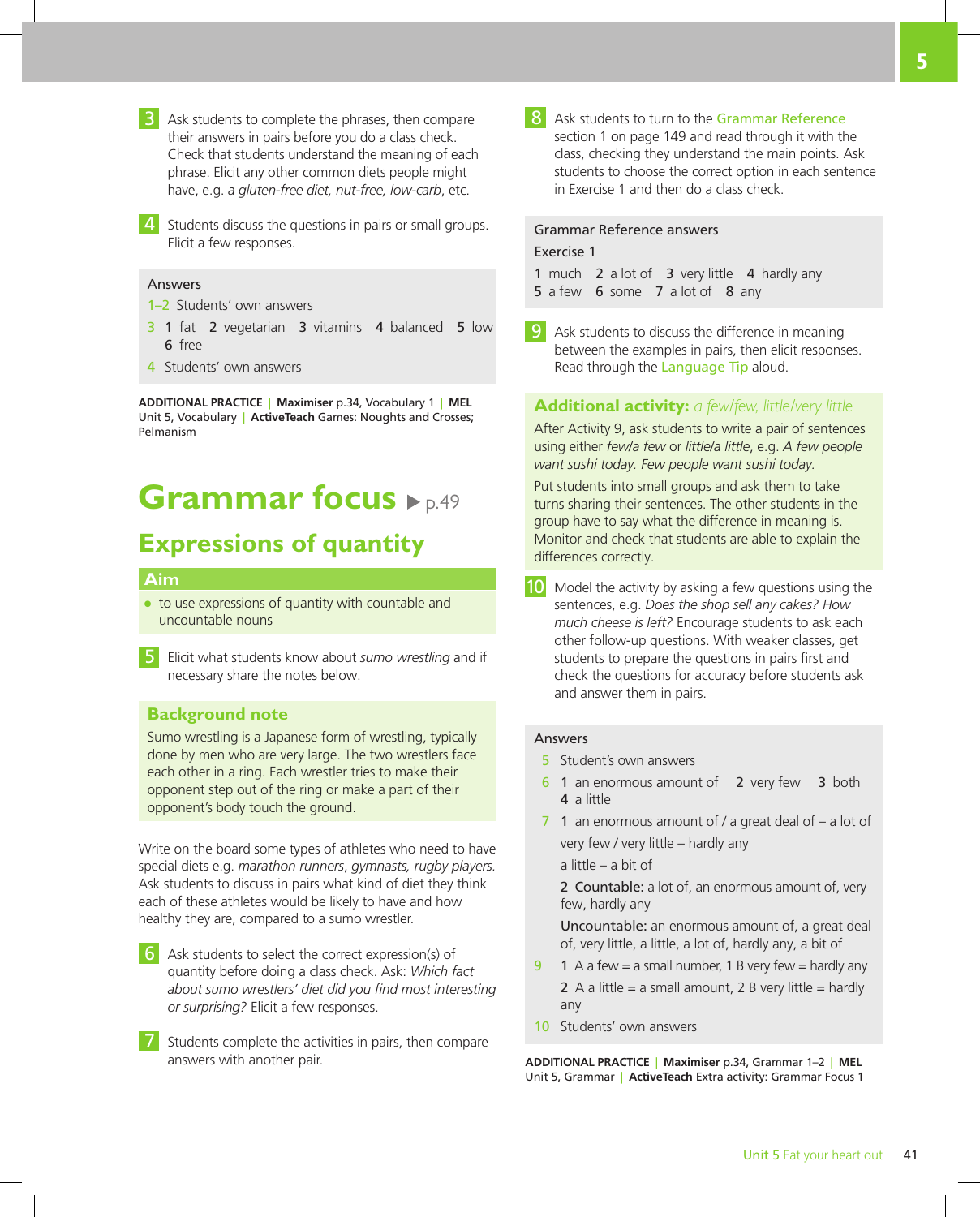### **Subject/Verb agreement**

### **Aim**

- to make sure verbs agree with the subject when using expressions of quantity
- 11 Focus students' attention on the first sentence as an example. Elicit the correct answer (*like*) and the reason (the subject *not many people* is plural, so the verb *like* also needs to be plural so that it agrees with the subject.) Ask students to work in pairs to complete the activity then do a class check. Refer students to the Grammar Reference section on subject/verb agreement on page 149 and read through it as a class. You can do Exercise 2 in class, as a quick check.

### Grammar Reference answers

Exercise 2

1 are 2 are 3 is 4 are 5 are 6 is

12 Give students about four minutes to complete the sentences individually before sharing them with a partner. Monitor, checking that the subject/verb agreement is correct.

#### Answers

- 11 1 like 2 is 3 needs 4 is 5 is 6 both possible
- 12 Students' own answers
	- 1 Most of my family (+ singular/plural verb)
	- 2 Both of my parents (+ plural verb)
	- 3 One of my friends (+ singular verb)
	- 4 No-one in my house (+ singular verb)

**ADDITIONAL PRACTICE** | **Maximiser** p.35, Grammar 3 | **MEL** Unit 5, Grammar | Photocopiable 5A *Countable and uncountable opinions!* | **ActiveTeach** Game: Stepping Stones

# **Use of English**

**focus**  $\rightharpoonup p.50$ 

### **Open cloze (Part 2)**

### **Aim**

to complete an exam-style Open cloze task (Reading and Use of English, Part 2)

### **Warmer:** Taste

Write the following sentence starters on the board.

*1 I can't stand the taste of …*

- *2 I love food which …*
- *3 I am addicted to …*

Ask students to think of ways they could complete the sentences so that they are true for them. Students compare their tastes in pairs. Invite a few students to share some of their tastes with the rest of the class.

Put students into pairs to discuss how far the statements are true for them. Ask for a show of hands of who agrees with each one. Elicit the opposite of *hot/ spicy* (*mild*, e.g. *I only like mild curries*). Tell students who say they are addicted to caffeine that they are *caffeine addicts.* Point out the difference in stress between the noun *addict* and the noun *addiction* and the adjective *addicted.*

2 Elicit what students remember about Part 2 of the Reading and Use of English paper. Ask students to turn to the Exam Focus on page 186 and read it through it with the class, checking they understand the main points.

Ask students to read the text quickly for gist and choose the correct words. Elicit the answers.

Read the Exam Tip aloud. Focus students' attention on the example (0) in the text and elicit what kind of word this is (an expression of quantity). Ask students to work out what kinds of words fit in the remaining gaps. Elicit which gaps might require an expression of quantity and why (e.g. which gaps are in sentences which talk about quantity).

Emphasise that there is only one word missing in each gap. Students work through the activity individually. When they have finished, remind them to re-read the whole text and check their answers. Students can then compare their answers in pairs before you do a class check.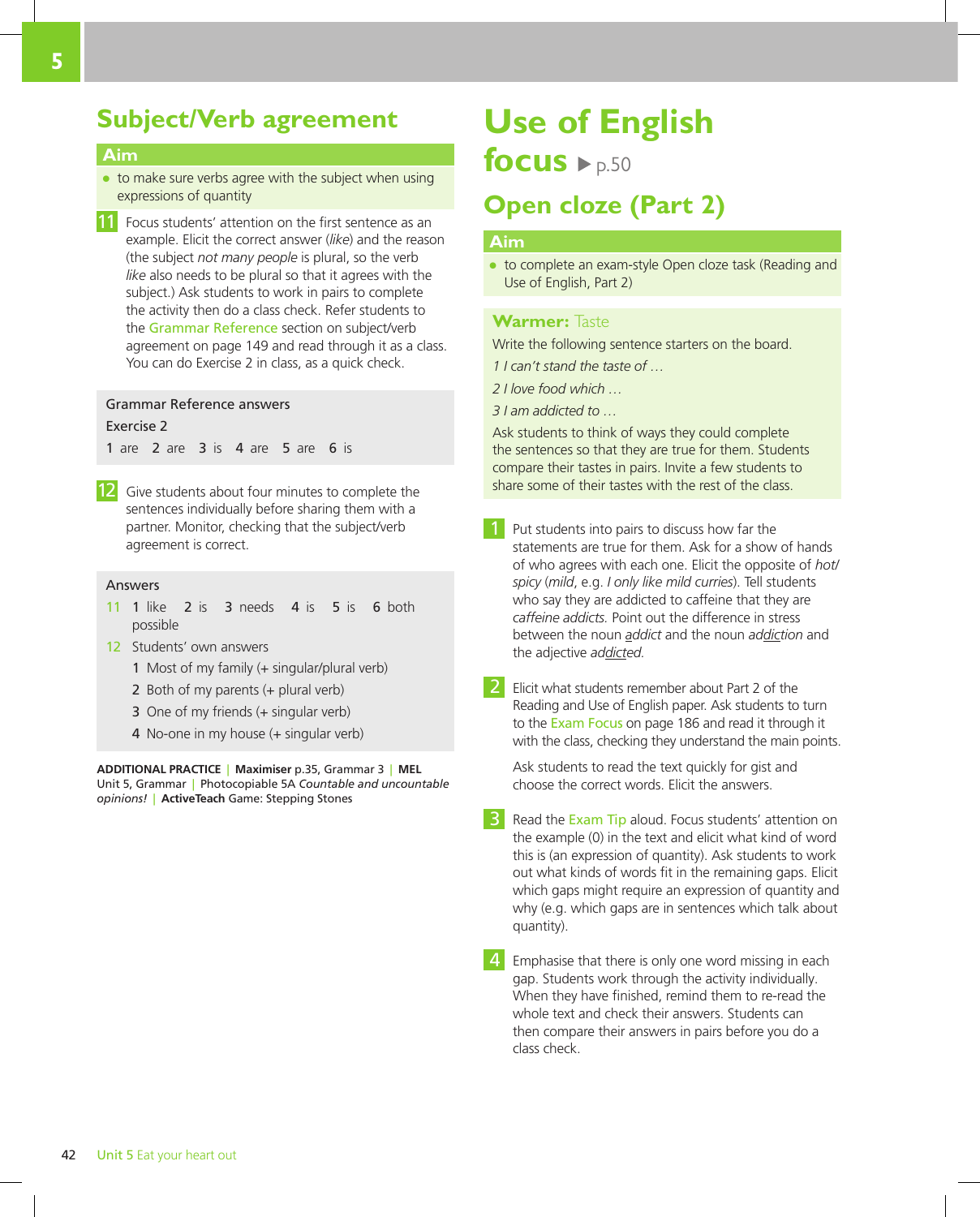

5 Students complete the activity. When you give the correct answers, point out the stress in the adjective *addictive.*



Put students into pairs to discuss the questions.

### Answers

- 1 Students' own answers
- 2 1 doesn't like 2 isn't
- 3–4 1 few 2 get/become/grow 3 why 4 any 5 If/Provided/Assuming 6 been 7 every 8 without
- 5 1 not many, hardly any, only a few, almost no-one
	- 2 has very few, hardly any, no addictive qualtities
	- 3 a huge amount of, a great deal of, a lot of
	- 4 many, a large number of
- 6 Students' own answers

**ADDITIONAL PRACTICE** | **Maximiser** p.35, Use of English 1–2 | **MEL** Unit 5, Use of English | Photocopiable 5B *What's the connection?*

# **Listening focus**  $\rho_{p.51}$

### **Sentence completion (Part 2)**

### **Aim**

- to complete an exam-style Sentence completion task (Listening, Part 2)
- **1** Put students into pairs to discuss the questions, then elicit a few responses to each one.
- 2 Ask students to turn to the Exam Focus on page 188 and read it through with the class, checking they have understood the main points. Tell students that they will be doing a listening activity about cooking and why it is important. Give students a minute to read the text quickly for gist. Focus students' attention on the first gap. Elicit the kind of information which is missing (a noun) and how we know (it is preceded by the preposition *of*).
- **3** Give students a few minutes to underline the key words in each sentence.
- Read through the advice in the Exam Tip aloud. Play the recording once while students complete the sentences. Play it again for students to fill in any remaining blanks.

5 Give students time to check their sentences make sense grammatically, and that their spelling is correct. They can do this by comparing their answers with a partner. Then, do a class check.

### **Teaching tip:** Using the audio script

All the listening recordings are accompanied by audio scripts. Whenever students have found a listening activity challenging, consider referring them to the audio script. They can read through the script at their own pace.

You may also ask students to read the audio script for any recording you have done in class as a homework activity. They can check any new vocabulary and underline useful phrases.

Students discuss the questions in pairs or small groups. Elicit a few responses.

### Answers

- 1 Students' own answers
- 2 B
- 3 Students' own answers
- 4 1 fruit 2 sugar 3 stomach(s) 4 6/six hours 5 meat 6 brain 7 meal 8 thieves 9 fire 10 energy
- 5–6 Students' own answers

**ADDITIONAL PRACTICE** | **Maximiser** p.35, Listening 1–2 | **MEL** Unit 5, Listening | **MEL** Extra practice, Listening 10 *Listening for detail: Make the right notes*

# **Reading focus**  $\blacktriangleright$  p.52 **Multiple choice (Part 5)**

#### **Aim**

- to complete an exam-style Multiple-choice task (Reading and Use of English, Part 5)
- 1 Elicit the meaning of *bother* in the first question (to make the effort to do something). Ask students to discuss the questions in pairs. Elicit a few answers from the class for each question.
- Refer students to the Exam Focus on page 187. Read it through with students, making sure they understand the main points. Give students three minutes to read the article on page 53 for gist to find out three pieces of information about Soylent. Ask students to share the three pieces of information they found with a partner.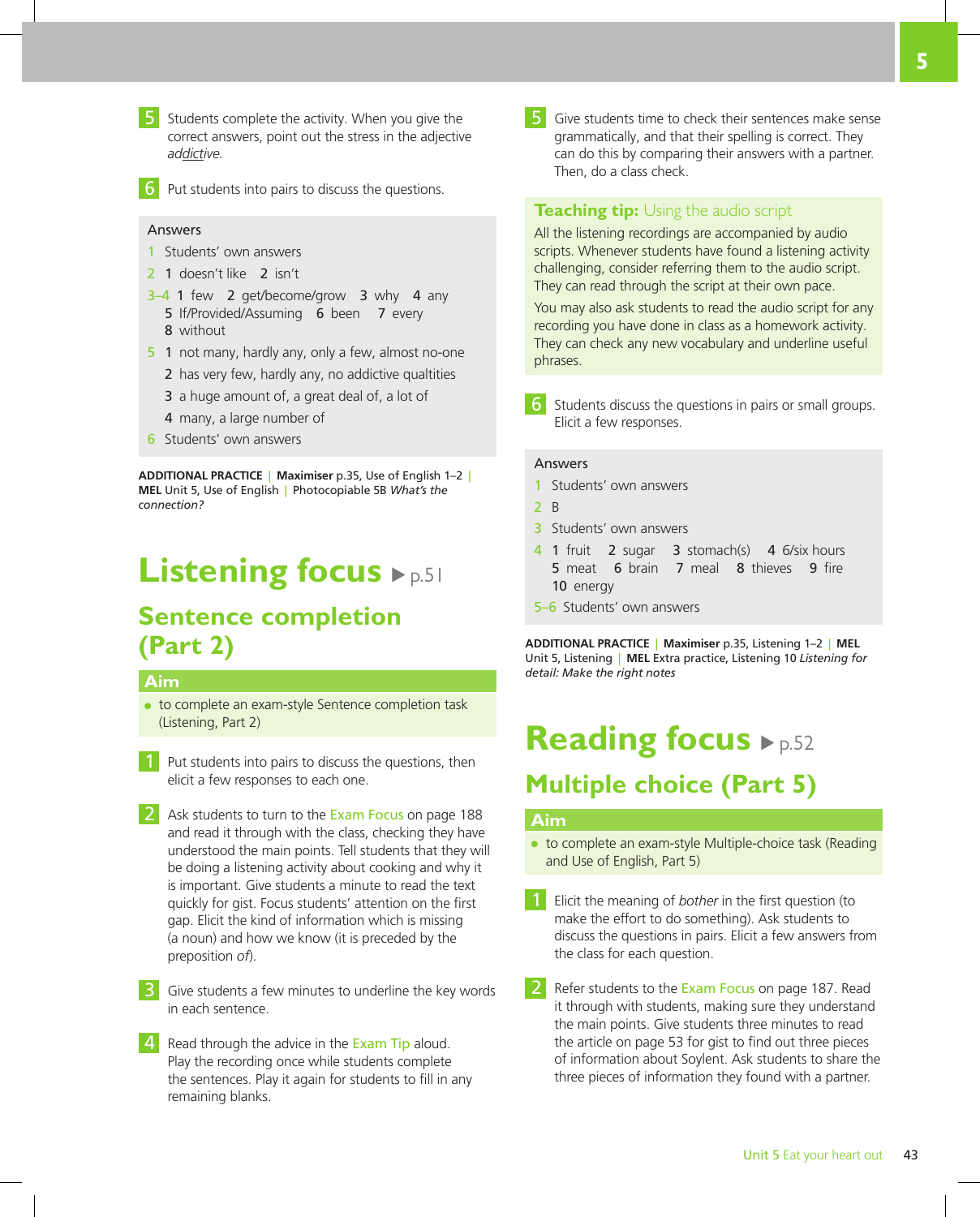- **3** Read the Exam Tip aloud. Give students up to nine minutes to re-read the article and answer the questions. If students finish early, encourage them to check their answers carefully.
- 4 Students compare their answers in pairs. Then do a class check.
- 5 Put students into new pairs to discuss the questions, then elicit a few answers from the class.

### Answers

- 1 Students' own answers
- 2 Suggested answers: It's a liquid food product. It contains soya and algae. There is only one flavour.
- 3 1 D 2 D 3 B 4 C 5 A 6 B
- 4–5 Students' own answers
- 6 Students match the definitions with the underlined phrases in the article. Give students time to compare their answers in pairs before you do a class check.
- 7 Check students know what *collocates* means (when words collocate, they are often used together and sound natural together). Students complete the activity before checking in a dictionary or with you.
- 8 Ask students to select a topic to talk about and make notes on what changes there have been using the verbs in Activity 7. Students take turns to share their ideas in pairs. For example: *The City Council has introduced electric car-charging stations. The shopping mall has doubled in size. The number of businesses has grown rapidly*.

### **Alternative activity:** Write about changes

Ask students to write a paragraph about the changes, using some of the verbs and collocations from Activity 7. The paragraph could be completed individually or in pairs.

Ask students to then share their paragraph with another student/pair to compare their ideas and check that the verbs have been used correctly.

#### Answers

- 6 1 having none of it 2 do away with 3 hit upon 4 reached the end of the line 5 be confined to 6 went viral
- 7 1 both 2 both 3 raised 4 raised 5 increase
- 8 Students' own answers

**ADDITIONAL PRACTICE** | **Maximiser** p.36–37, Reading 1–5 | **MEL** Unit 5, Reading | **MEL** Extra practice, Reading 5 *Understanding attitude and opinion in reading: Match the meaning* | **ActiveTeach** Extra activity: Reading Focus | **ActiveTeach** Game: Sheep Out!

# **Grammar focus**  $\rho_{p.54}$

### **Passive forms**

### **Aim**

● to review passive forms

### **Warmer:** Discussion

Ask students to discuss the following question in pairs: *Would you like to be given a surprise birthday party? Why/Why not?*

Write the following sentences on the board:

*A Since 1368, people have eaten moon cakes in China to celebrate the Mid-Autumn festival.* 

*B Since 1368, moon cakes have been eaten in China to celebrate the Mid-Autumn festival.* 

Tell students that the *Mid-Autumn festival* is an important harvest festival in China and some other parts of Asia. A *moon cake* is a small round pastry often filled with red bean or other paste. Ask students to discuss in pairs which sentence is better and why. (Sentence B is better because the focus is on the moon cakes, rather than the people who eat them.)

Ask students to complete Activity 1 then compare their answers in pairs. Then do a class check.

You could then ask students to turn to the Grammar Reference on page 150 and go through it together, checking that students understand everything. You could do Exercises 3 and 4 in class, or set them for homework.

### Grammar Reference answers Exercise 3

1 was 2 were 3 be 4 have 5 be Exercise 4

- 1 It was reported that there were gunshots.
- 2 It was claimed that the money was stolen.
- 3 The suspect was thought to have left the country.
- 4 The police are said to have made a lot of mistakes.
- 5 It is believed that the criminal had a false passport.
- 2 Ask students to read the text. Elicit what is unusual about the celebration.
- **3** Read the Language Tip aloud. Students complete the text in Activity 2 then compare their answers in pairs.
- Ask students to discuss the questions in pairs. Elicit a few responses, checking that passive forms are used correctly.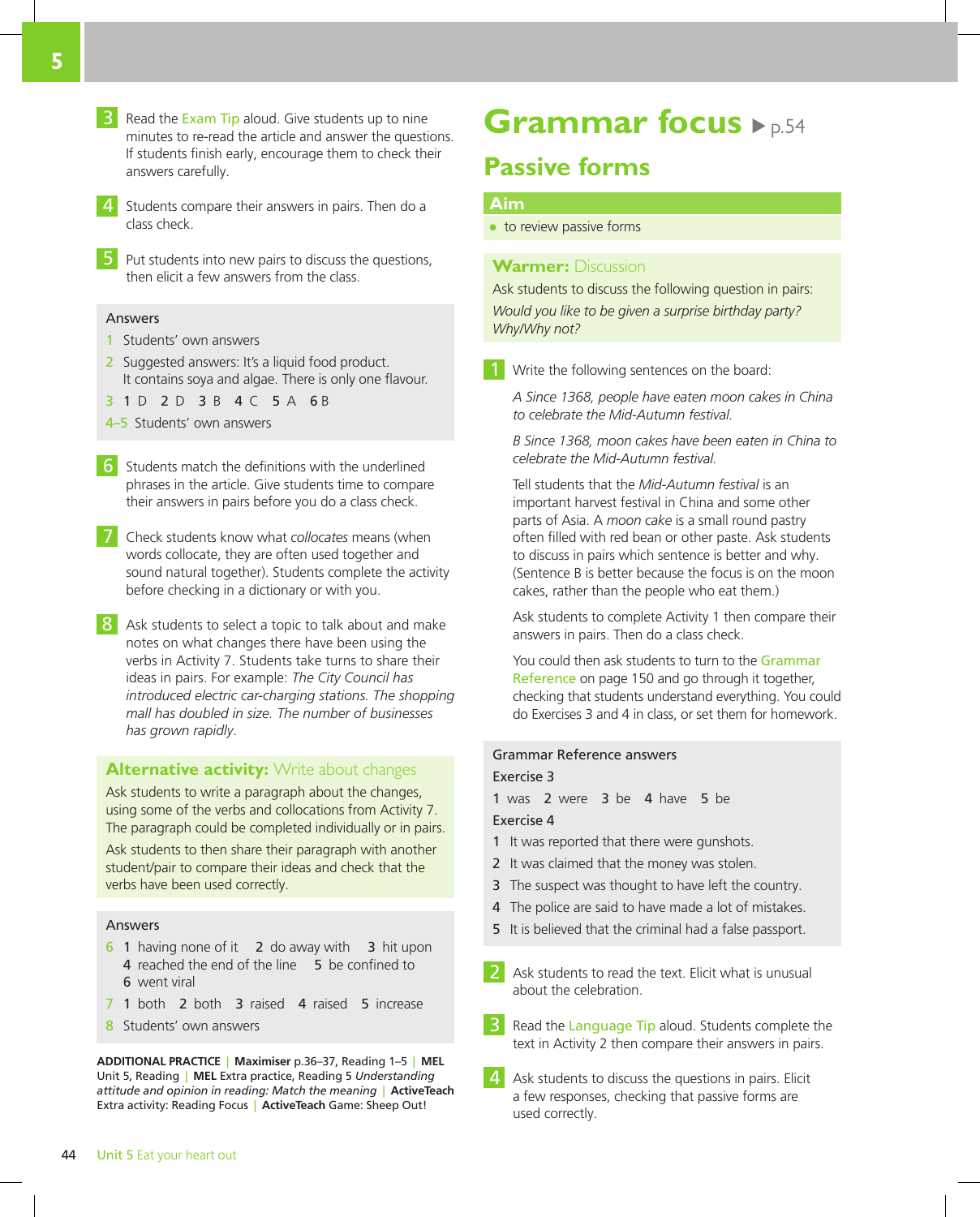### Answers

1 The passive would be better in sentences 1 and 2 because we don't know, or it's not important to know who does the action. The active would be better in sentences 3, 4 and 5 as the person/people doing the action are important.

2 The celebration is held in honour of monkeys.

- 3 1 will be taking place 2 will be donated 3 have been invited 4 can be seen 5 are believed 6 was started
- 4 Students' own answers

### **Passive reporting verbs**

### **Aim**

● to review and use passive structures to report what people say, believe or think

5 Give students time to read the sentences and answer the questions. Tell them to read the Language Tip to help them. Then do a class check.

6 Write the following example on the board:

*Locals believe that 2,000 kilos of food were consumed at the last feast. HAVE.*

*2,000 kilos of food \_\_\_\_\_\_\_\_\_\_\_\_\_\_ consumed at the last feast.*

Elicit how the second sentence can be completed using *HAVE* with a similar meaning to the first sentence (*are believed to have been*). Give students time to complete sentences 1–5. Ask students to compare their answers in pairs when they have finished.

Spend a few minutes brainstorming some stories that have been in the news or on social media recently before students discuss them in pairs.

### **Alternative activity**

If students do not have much interest in or knowledge of current events, instead of Activity 7, ask students to discuss traditional advice about eating and whether they follow the advice. Share some examples such as the ones below and then ask students if they can think of any similar beliefs in their own culture.

Some examples:

*Eating carrots is believed to help you see in the dark. It is often said that an apple a day keeps the doctor away.*

### Answers

- 5 Sentences B and C. Sentence C uses an impersonal third-person pronoun.
- 6 1 are expected to carry 2 are thought to be 3 is claimed by 4 has been estimated 5 are said to
- 7 Students' own answers

**ADDITIONAL PRACTICE** | **Maximiser** p.38, Grammar 1–3 | **MEL** Unit 5, Grammar | **ActiveTeach** Extra activity: Grammar Focus 2

# **Speaking focus**  $\blacktriangleright$  p.55

### **Long turn (Part 2)**

comparing and giving a reaction

### **Aim**

● to practise comparing and giving a reaction in an exam-style task (Speaking, Part 2)

### **Warmer:** Discussion

Elicit the meaning of *to eat out* (to eat in a restaurant instead of at home).

Ask students to discuss these questions in pairs:

*1 Is it better to eat out or eat at home?*

*2 What kinds of eating places appeal to you?*

Ask students to turn to the Exam Focus on page 190. Go through it, checking that students understand the main points.

- **1** Ask students to look at the photos and the task and tick the statements they agree with. Put students into pairs to compare their ideas and any other points of comparison, then elicit ideas from the class.
- Ask students to underline the linking expressions in the statements in Activity 1.
- 3 Students work in pairs to match the sentences to the photos (if necessary, explain that A is on the left; B is on the right). Point out that the phrasal verb *to dress up* in sentence 1 means to wear clothes that are more formal than the clothes you would usually wear. Elicit answers from the class.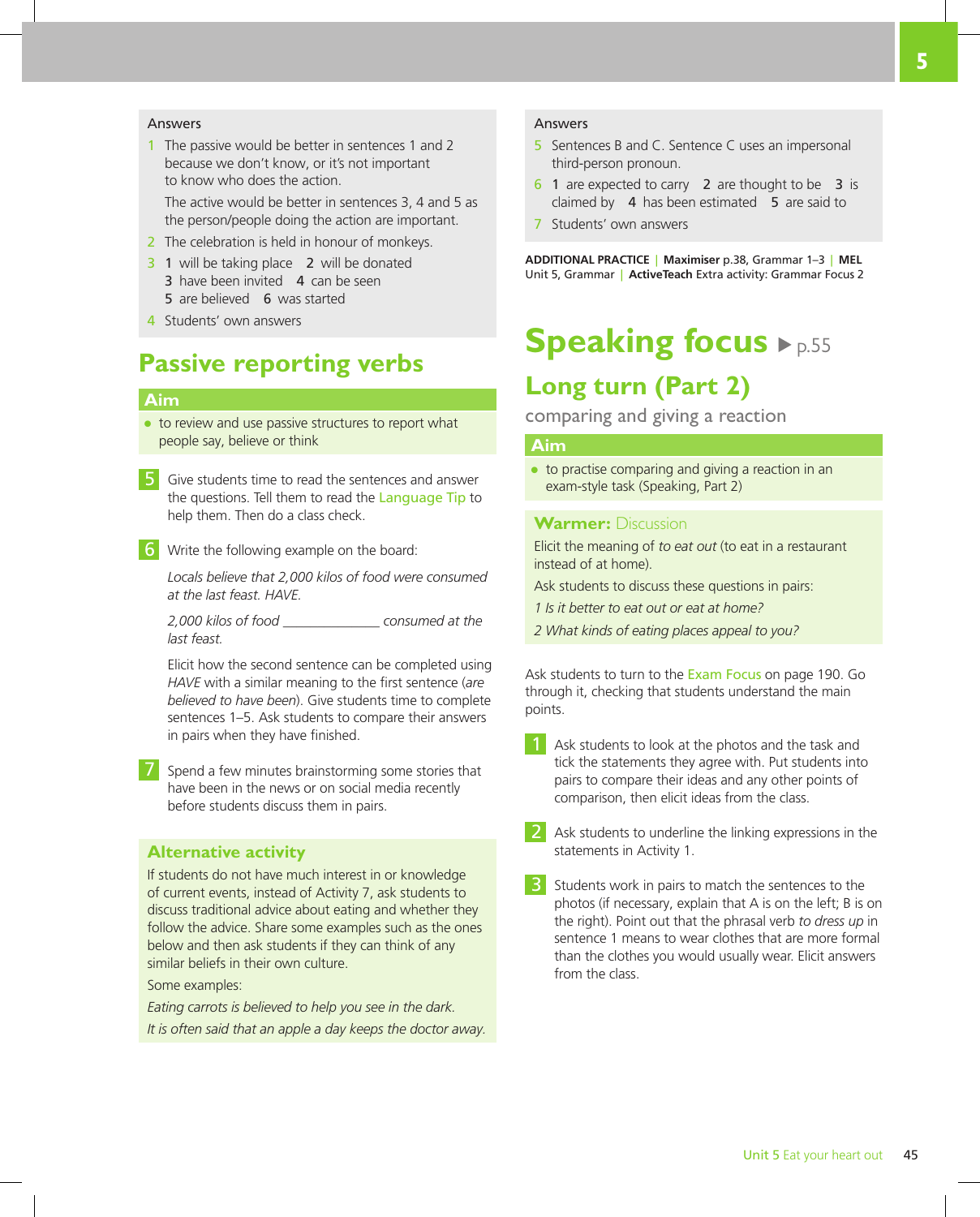### **Additional activity: Opposites**

Elicit some possible opposites for each sentence in Activity 3, e.g.:

- 1 You have to dress up. There's a dress code.
- 2 It's nice and quiet. There's a peaceful ambience.
- 3 It's good value for money.
- 4 They're good for informal get-togethers.
- 5 The atmosphere is quite formal.
- 6 The food's a bit fancy.
- 4 Ask students to read the questions, then play the recording. Ask students to compare answers in pairs. Play the recording again before eliciting responses.
- 5 Ask students to look at the audio script on page 211 to check the adjectives used.
- 6 Put students into A/B pairs and tell them they are going to complete an exam-style speaking task. Give them a minute to look at the instructions and photos for Task 1 on page 134. Prompt student A in each pair to start, allowing one minute to talk about the photos. Student B should time Student A, and then finish by answering the follow-up question.

Next, students should repeat the task by turning to page 136 and swapping roles.

As they are speaking, go round and monitor correct use of the linking expressions in Activity 2.

#### Answers

- 1 Students' own answers
- 2 1 Although 2 whereas 3 While 4 Both
- 3 1 A 2 A 3 B 4 B 5 A 6 A
- 4 1 She mentions differences of price, food, service, reasons why you might go there.

2 She imagines how the restaurants make the customers feel.

5 special, expensive, adventurous, interesting, self-service, casual, basic, young, special, different, less formal, cheaper

**ADDITIONAL PRACTICE** | **ActiveTeach** Speaking test videos | **Maximiser** p.38–39, Speaking 1–3 | **MEL** Unit 5, Speaking | **MEL** Extra practice, Speaking 5 *Part 2 Assessment: Put the examiner's comments together*

# **Writing focus**  $\blacktriangleright$  p.56

### Describing a personal experience

### **Aim**

to identify ways that adverbs for emphasis, the passive and expressions for giving opinions can be used in a review

### **Warmer:** Discussion

Ask students to discuss the following questions in pairs. *Where are the best places to eat out in your area?*

*Would any of the following things put you off going to to a restaurant?*

- *a no-bookings policy*
- *having to queue*
- *a noisy atmosphere*
- *a limited menu*
- Ask students to read the review and tick the things that are mentioned. Then elicit the answers.
- 2 Students discuss the questions in pairs. Elicit a few responses.
- **3** Ask students to complete the activity individually. Then do a class check.
- **4** Copy the table onto the board. Ask volunteers to come up in turn and write one or two examples in the table. Check that students understand all the words and phrases, and elicit others that could be added to the table.
- 5 Find the first example together as a class (*it was definitely worth it*). Point out that *definitely* is an adverb, and makes *it was worth it* stronger.

### Answers

- 1 staff, writer's expectations, experience, prices, food, other diners
- 2 Students' own answers
- 3 A 2 B 4 C 1, 3, 4 D 1, 4
- 4 food: best pizza restaurant in the city, six pizzas on menu, quality of the ingredients that count not size of the menu, taste authentically Neapolitan, top quality, affordable

staff: efficient, couldn't have been friendlier or more helpful

experience: hot, first-rate, better than a characterless pizza chain, great place, top-quality, affordable